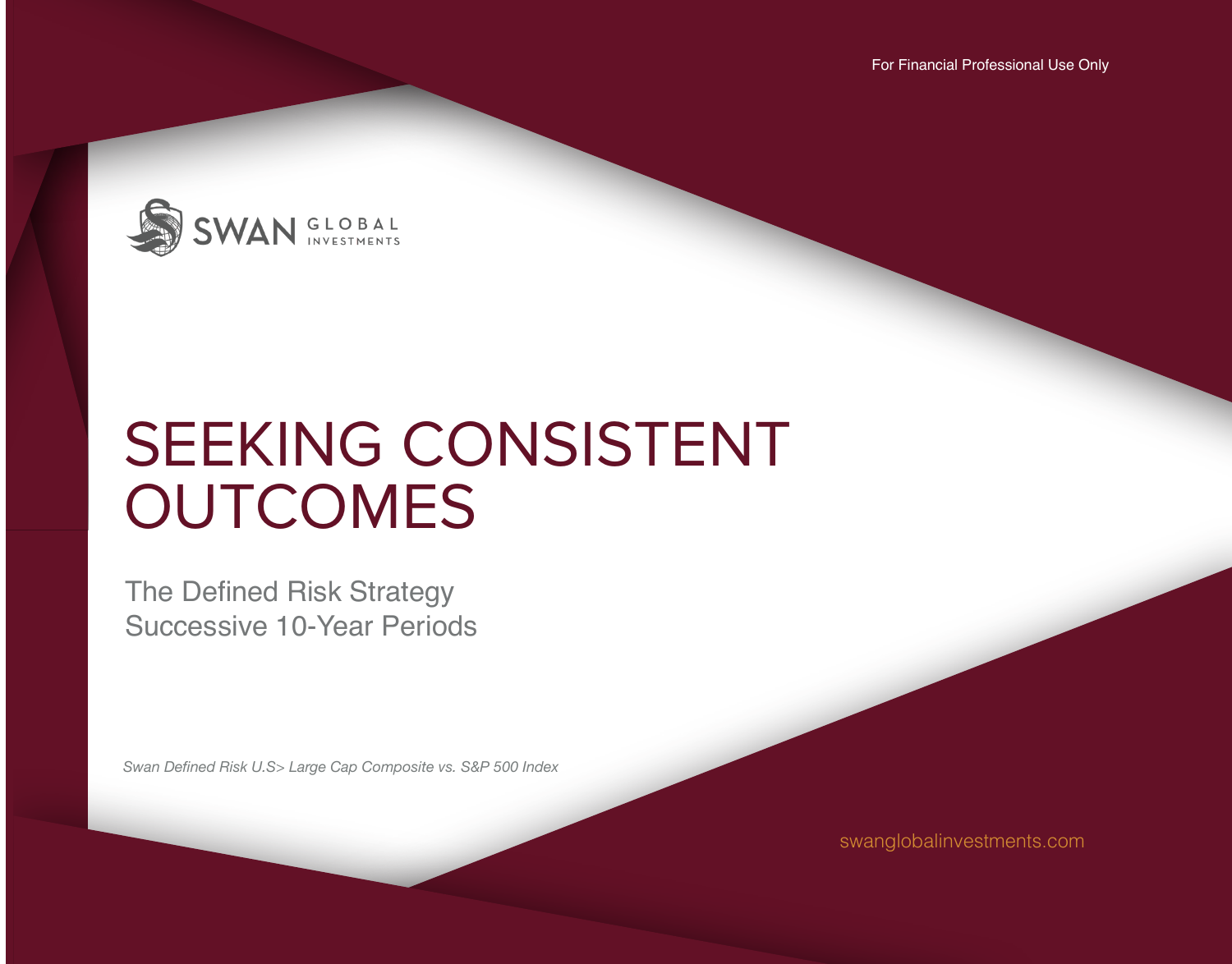For Financial Professional Use Only

## SEEKING CONSISTENT OUTCOMES

**GLOBAL** 

Most financial plans assume a consistent return. As you can see below, over time the S&P 500 Index has proven to be far from consistent.

Our time-tested hedged equity approach, the Defined Risk Strategy, seeks to provide equity market participation while mitigating volatility and market risk.

The graphs below show fifteen, 10-year investment periods. The first period is 1/1998 to 12/2007; the last period is 1/2012 to 12/2021.



| Investment Results after 10-years:                                                                                                                           | S&P 500 Index Swan DRS                                      |                                                               | Investment Results after 10-years:                                                                                                                             | <b>S&amp;P 500 Index</b>                                      | <b>Swan DRS</b>                                               |  |
|--------------------------------------------------------------------------------------------------------------------------------------------------------------|-------------------------------------------------------------|---------------------------------------------------------------|----------------------------------------------------------------------------------------------------------------------------------------------------------------|---------------------------------------------------------------|---------------------------------------------------------------|--|
| January 1998 - December 2007<br>January 1999 - December 2008<br>January 2000 - December 2009<br>January 2001 - December 2010<br>January 2002 - December 2011 | \$177.565<br>\$87,006<br>\$90,902<br>\$115,072<br>\$133,351 | \$234,588<br>\$200,674<br>\$219,221<br>\$229,226<br>\$203,508 | January 2005 - December 2014<br>- January 2006 - December 2015<br>January 2007 - December 2016<br>January 2008 - December 2017<br>January 2009 - December 2018 | \$209.464<br>\$202.420<br>\$195,717<br>\$226,028<br>\$343,033 | \$214,578<br>\$196,872<br>\$183,140<br>\$188,413<br>\$183,951 |  |
| January 2003 - December 2012<br>January 2004 - December 2013                                                                                                 | \$198,578<br>\$204,293                                      | \$196,383<br>\$225,749                                        | January 2010 - December 2019<br>January 2011 - December 2020<br>- January 2012 - December 2021                                                                 | \$356,657<br>\$366,994<br>\$462,574                           | \$172,392<br>\$164,609<br>\$199,498                           |  |

Source: Zephyr StyleADVISOR and Swan Global Investments. The S&P 500 Index is an unmanaged index, and cannot be invested into directly. Swan Defined Risk Stregy returns are from the Swan Defined Risk U.S. Large Cap Composite, net of all fees. NOTE – this chart is for illustration purposes, not a guarantee of future performance. The charts and graphs contained herein should not serve as the sole determining factor for making investment decisions.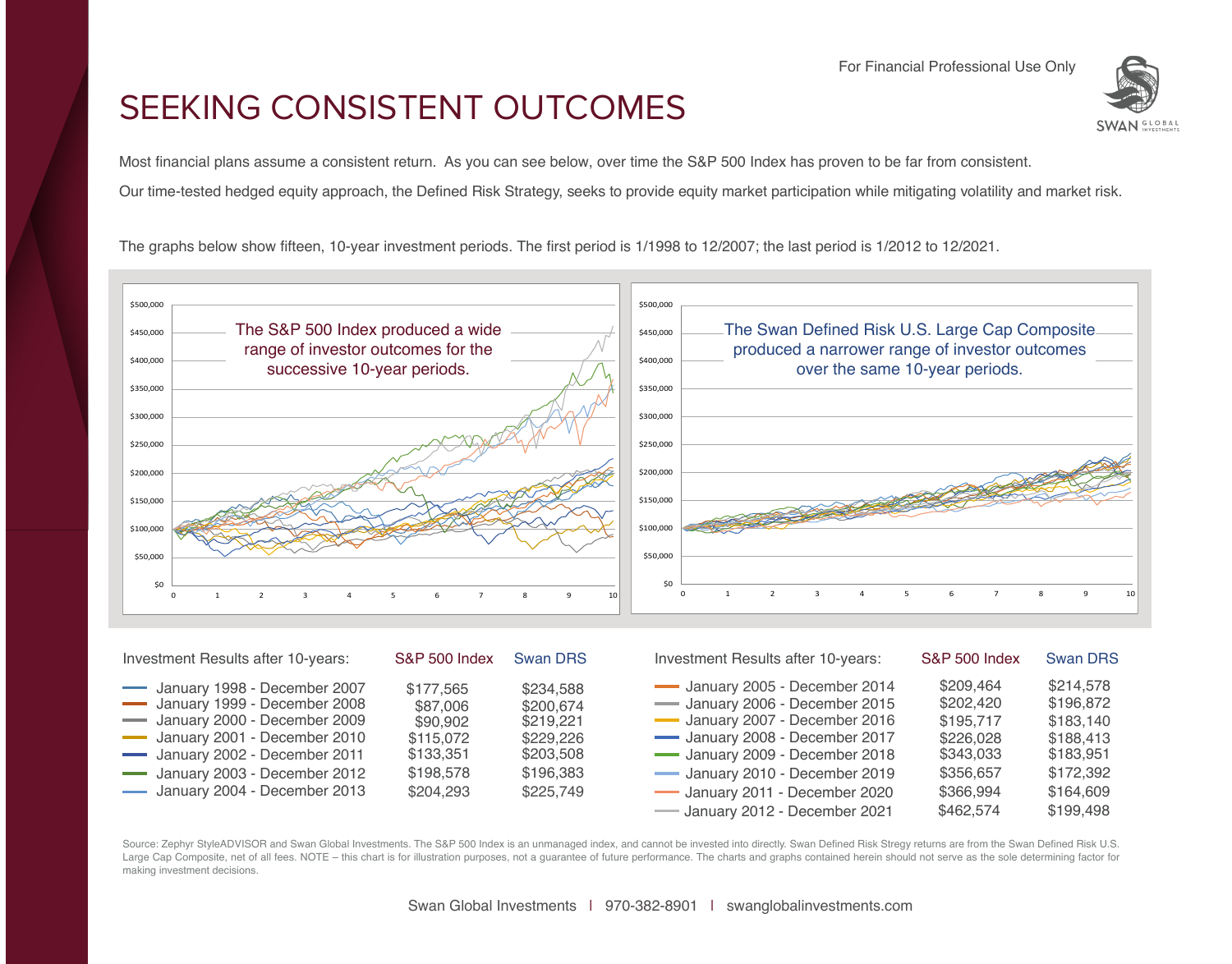

## PURSUING PEACE OF MIND

The markets can be unpredictable. Fewer surprises may more consistently lead to desirable investment outcomes.

### **Retirees' Biggest Fear: Running Out of Money**

Most people plan to be retired for at least 10 years and need their money to last. Avoiding large losses and participating in returns when markets are up are key to helping build and preserve account balances.

This table shows how the Swan Defined Risk Strategy (DRS) provided consistent returns across successive 10-year periods. Each period includes at least one bull market and one bear market, except for two (January 2009 through December 2018 and January 2010 through December 2019).

These figures assume no portfolio withdrawals.

#### **Helping Make Money Last in Retirement**

Achieving desired investment outcomes requires a long-term plan that enables you to remain invested and to seek consistent returns over time.

The DRS is designed with the goal of producing consistency of longterm returns and achieving desirable outcomes.

Consider making the DRS a core component in your client's financial plan.

| <b>Investment</b><br><b>Period</b> | <b>Annualized Return</b> |                    | <b>Value of \$100,000</b><br><b>Investment</b> |                    |  |  |
|------------------------------------|--------------------------|--------------------|------------------------------------------------|--------------------|--|--|
|                                    | <b>Swan DRS</b>          | <b>S&amp;P 500</b> | <b>Swan DRS</b>                                | <b>S&amp;P 500</b> |  |  |
| Jan 98 - Dec 07                    | 8.90%                    | 5.91%              | \$234,588                                      | \$177,565          |  |  |
| Jan 99 - Dec 08                    | 7.21%                    | $-1.38%$           | \$200,674                                      | \$87,006           |  |  |
| Jan 00 - Dec 09                    | 8.17%                    | $-0.95%$           | \$219,221                                      | \$90,902           |  |  |
| Jan 01 - Dec 10                    | 8.65%                    | 1.41%              | \$229,226                                      | \$115,072          |  |  |
| Jan 02 - Dec 11                    | 7.36%                    | 2.92%              | \$203,508                                      | \$133,351          |  |  |
| Jan 03 - Dec 12                    | 6.98%                    | 7.10%              | \$196,383                                      | \$198,578          |  |  |
| Jan 04 - Dec 13                    | 8.48%                    | 7.41%              | \$225,749                                      | \$204,293          |  |  |
| Jan 05 - Dec 14                    | 7.93%                    | 7.67%              | \$214,578                                      | \$209,464          |  |  |
| Jan 06 - Dec 15                    | 7.01%                    | 7.31%              | \$196,872                                      | \$202,420          |  |  |
| Jan 07 - Dec 16                    | 6.24%                    | 6.95%              | \$183,140                                      | \$195,717          |  |  |
| Jan 08 - Dec 17                    | 6.54%                    | 8.50%              | \$188,413                                      | \$226,028          |  |  |
| Jan 09 - Dec 18                    | 6.28%                    | 13.12%             | \$183,951                                      | \$343,033          |  |  |
| Jan 10 - Dec 19                    | 5.60%                    | 13.56%             | \$172,392                                      | \$356,657          |  |  |
| Jan 11 - Dec 20                    | 5.11%                    | 13.88%             | \$164,609                                      | \$366,994          |  |  |
| Jan 12 - Dec 21                    | 7.15%                    | 16.55%             | \$199,498                                      | \$462,574          |  |  |

Source: Zephyr StyleADVISOR and Swan Global Investments. The S&P 500 Index is an unmanaged index, and cannot be invested into directly. Swan DRS returns are from the Defined Risk US Large Cap Composite, net of all fees. NOTE – this chart is for illustration purposes, not a guarantee of future performance. The charts and graphs contained herein should not serve as the sole determining factor for making investment decisions.